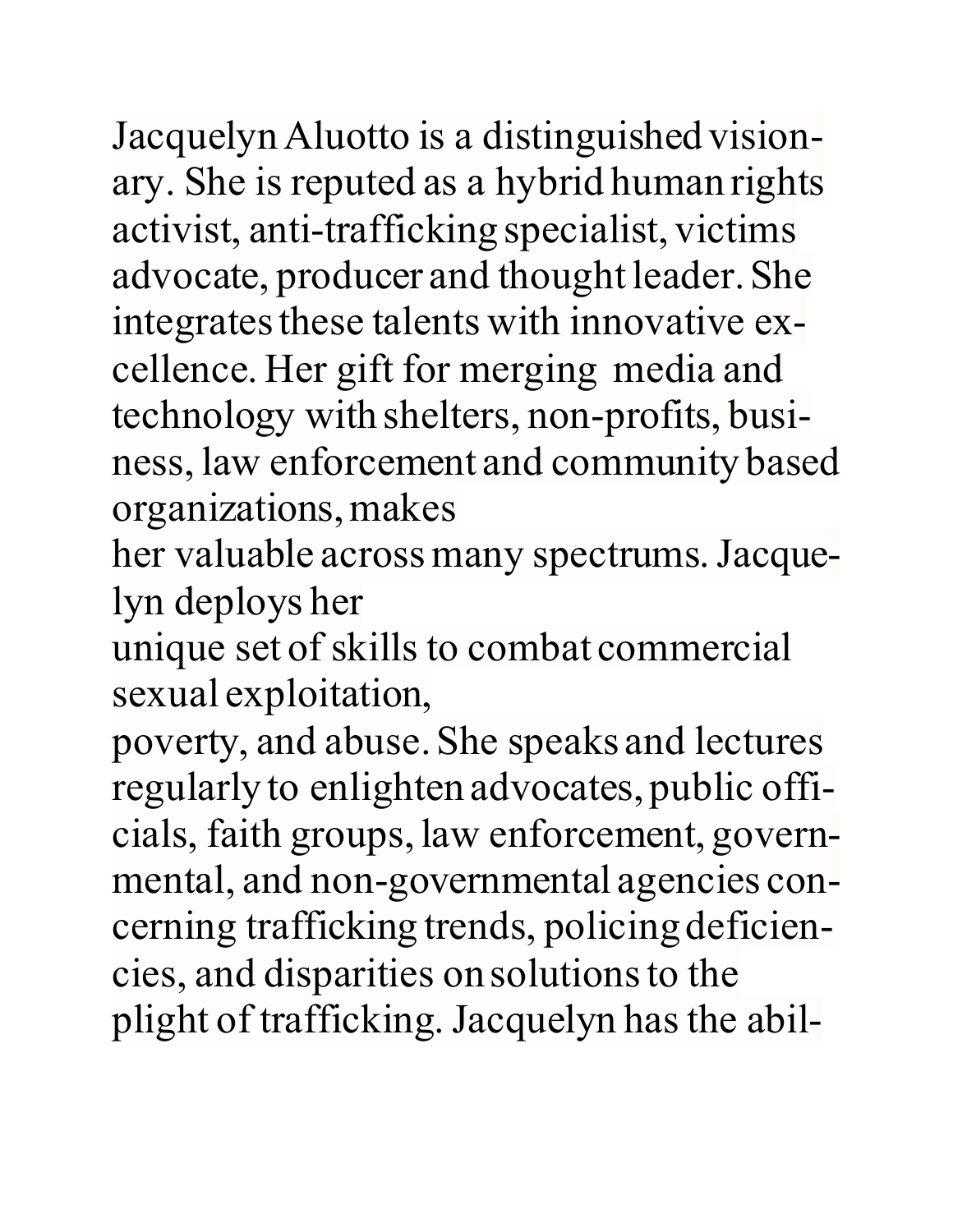ity to combine the grit of working against injustice and trafficking with the glamour of workingwith high profile celebrity and media to spark mobilization. She uses these skills to elevate the need for supporting service organizationsthat work to transform communities in crisis. She is highly successful at creating conscious content that inspires engagement and mobilization for social impact.Jacquelyn is an expert at leading divergent entities to intersect for the purpose of innovative impact. She's a compassion driven advocate and change agent. One example was in 2002, she produced the ground breaking documentary "NotIn My Back Yard". Jacquelyn was the first person to film in battered women and children shelters across America. For seven years she traveled our nation filming and studying systems and organizations that were breaking the cycle of violence and perpetuating it. Aluotto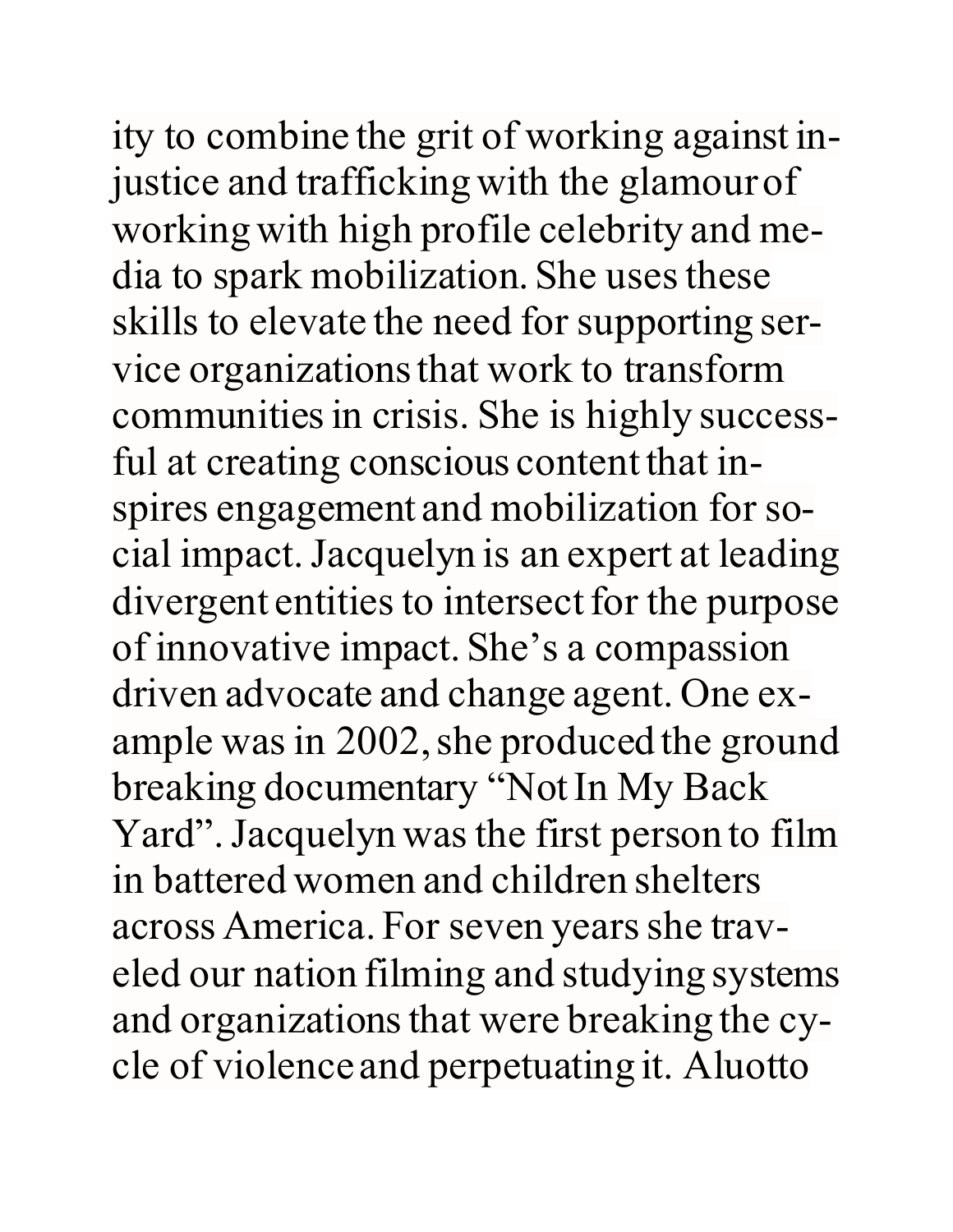to date, has documented and studied over fifty five thousand hours of extreme violence and oppression against women and children in America.In 2010, NIMBY received a standing ovation from sixty delegates at the World Women'sConference Of Shelters. In 2017, Jacquelyn was invited to participate in a congressional roundtable. The purpose was to discuss the dangerous activities surrounding trafficking. Aluotto presented footage from her in depth studies on trafficking patterns and made recommendations on new legislative changes necessary to protect children on the border. Her work was highly esteemed and has helped with the shaping of new strategies for saving lives on the border. In 2018, she also co authored an amendment in collaboration with members of Congress for victims restitution, who were bought and sold on the Back Page website. In 2019, the second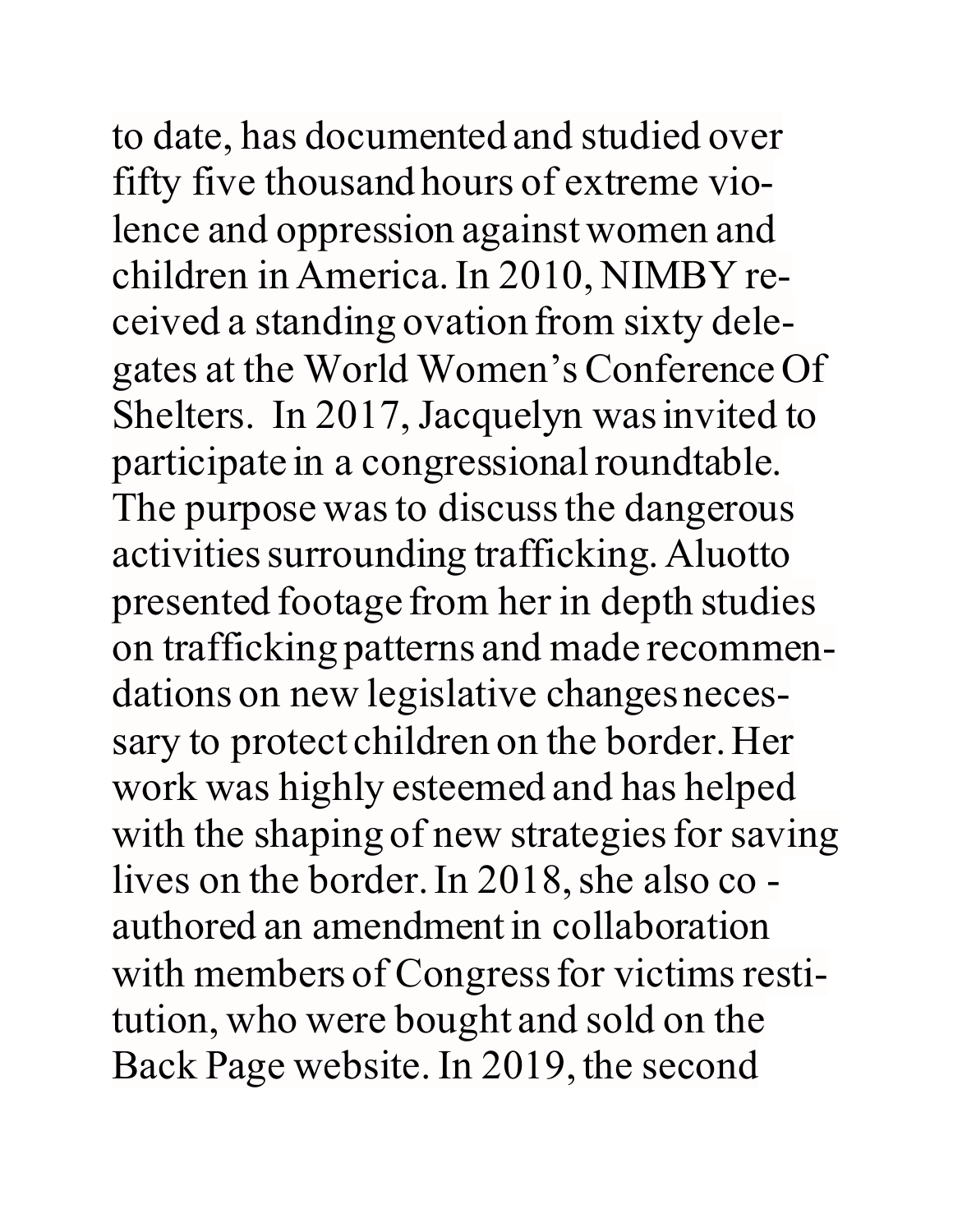largest Precinct in the nation decided to build an Anti-TraffickingUnit, Jacquelyn Aluotto was hired for the job. Her multi-dimensional role included serving as Human TraffickingLiaison, as an Advocate for adults, children and their families, and as a connector to others in the network of care for trafficking victims. In 2020, the United NationsInternationalCouncil Of Women Founded by Susan B. Anthony pinned Aluotto in a special ceremony.They honored Jacquelyn'swork for the past two decades fighting for justice to combat human trafficking and ending suffrage against women and children. In 2020, Jacquelyn cofounded the organization No Trafficking Zone. NTZ, Inc made history when NRG Park became the first sports and entertainment No Trafficking Zone venue in the world. Also In 2020, the fourth largest task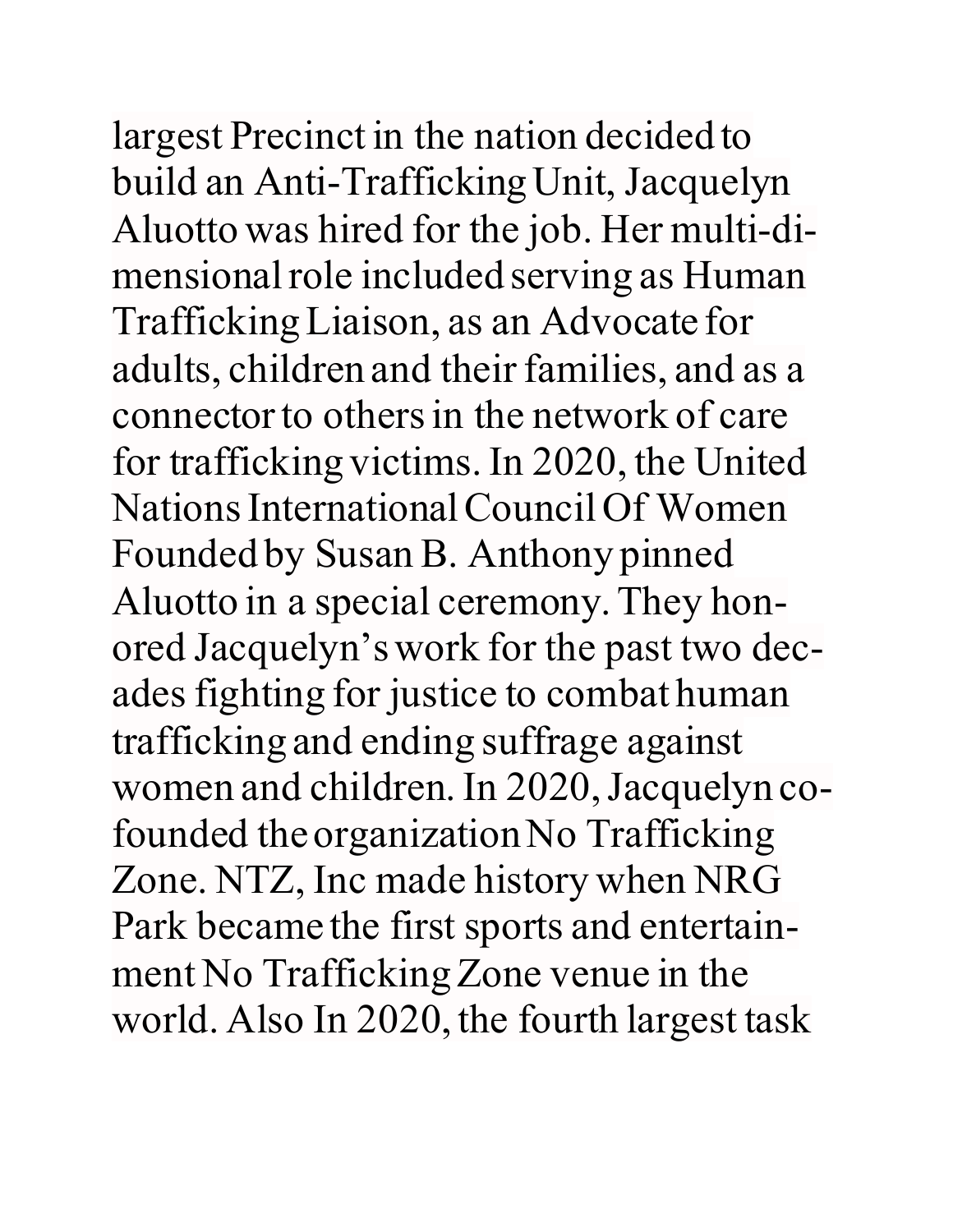force in the nation started by the Justice department asked Aluotto to join them. She became their Community Awareness Coordinator because of her extensive human trafficking work that spans diverse communities and cultures.Also in 2021, through Jacquelyn's leadership, the Texas legislature passed the No Trafficking Zone law that protects children in every school throughout Texas.

Jacquelynworks extensively with survivor leaders, governmental and non governmental agencies, faith groups, networks, conscious companies, celebrities, and individuals that are committed to fighting trafficking and serving victims. Her voice is frequently heard for educating those who are seeking to learn and serve while advocating for justice. Her philosophy is that we all must lend our voice to people who are not being heard and